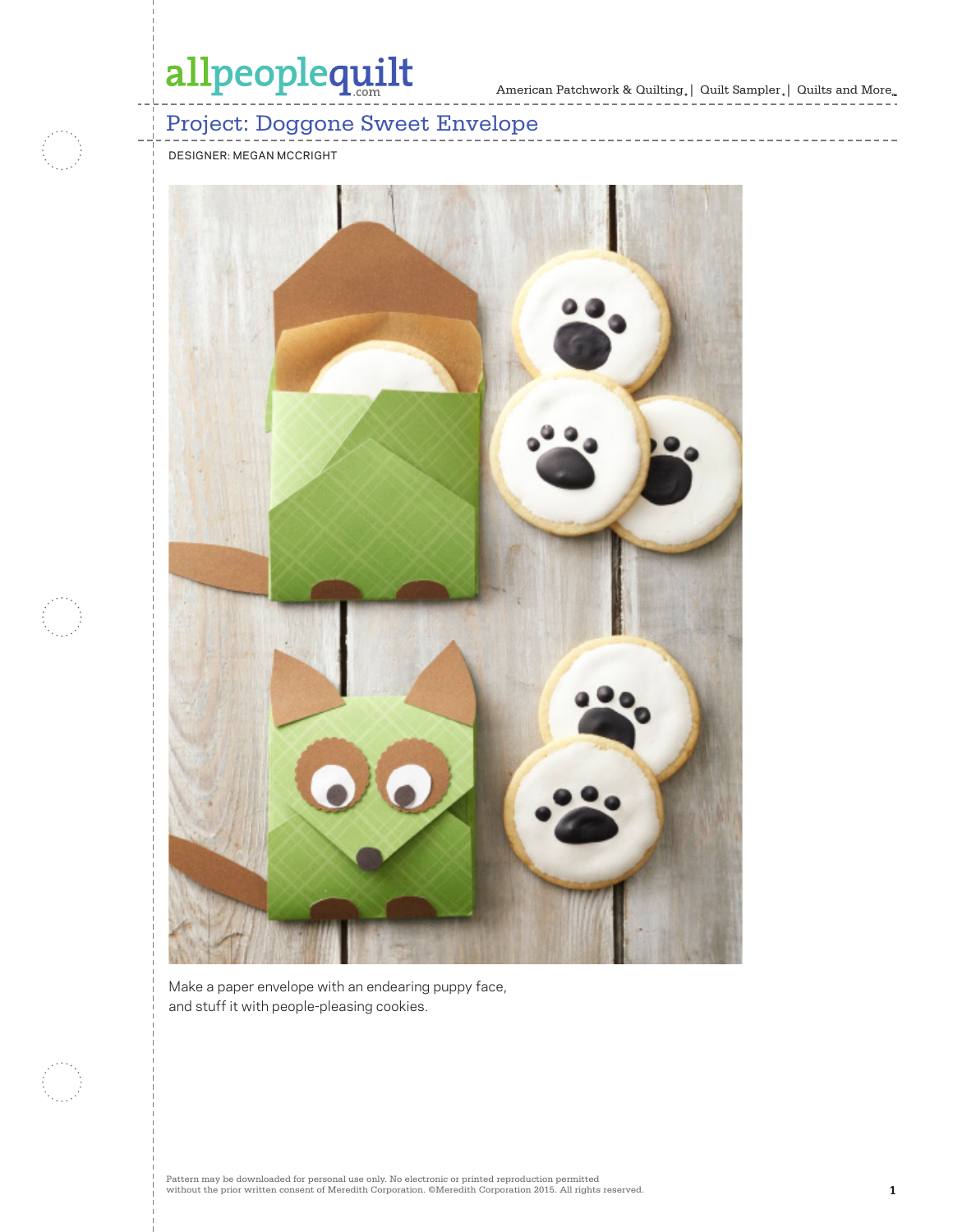### Project: Doggone Sweet Envelope

#### **Materials**

- **•** 12" square printed cardstock
- **•** Scraps of cardstock in tan, white, and brown
- **•** Glue

Finished size: 4" square

- 5. Referring to photo, *page 1*, glue pieces A—F in place to create dog embellishment.
- **6.** Slip one or two plastic-wrapped cookies inside envelope. Secure flap as desired.

### Cut Pieces

#### **From tan cardstock, cut or punch:**

- **•** 2 of Pattern A or 2-11/<sub>2</sub>"-diameter scalloped circles
- **•** 2 of Pattern F
- **•** 1 of Pattern G

#### **From white cardstock, cut or punch:**

- **•** 2 of Pattern B or
- 2—7⁄8"-diameter circles

#### **From brown cardstock, cut:**

- **•** 2 of Pattern C or 2—3⁄8"-diameter circles
- 1 of Pattern D or 1/<sub>2</sub>"-diameter circle
- 2 of Pattern E or 1"-diameter circle cut in half to make two semicircles

### Assemble the Envelope

- 1. On wrong side of printed cardstock square mark lines 4" from each corner (Diagram 1).
- 2. Cut away four 4"-square corners as indicated by shading to create a cross shape.
- 3. As indicated on Diagram 2, measure and mark points on all edges; cut away on marked lines.
- 4. Score on drawn lines, fold sides in, then fold bottom up. Secure the three overlapped points with glue (Diagram 3).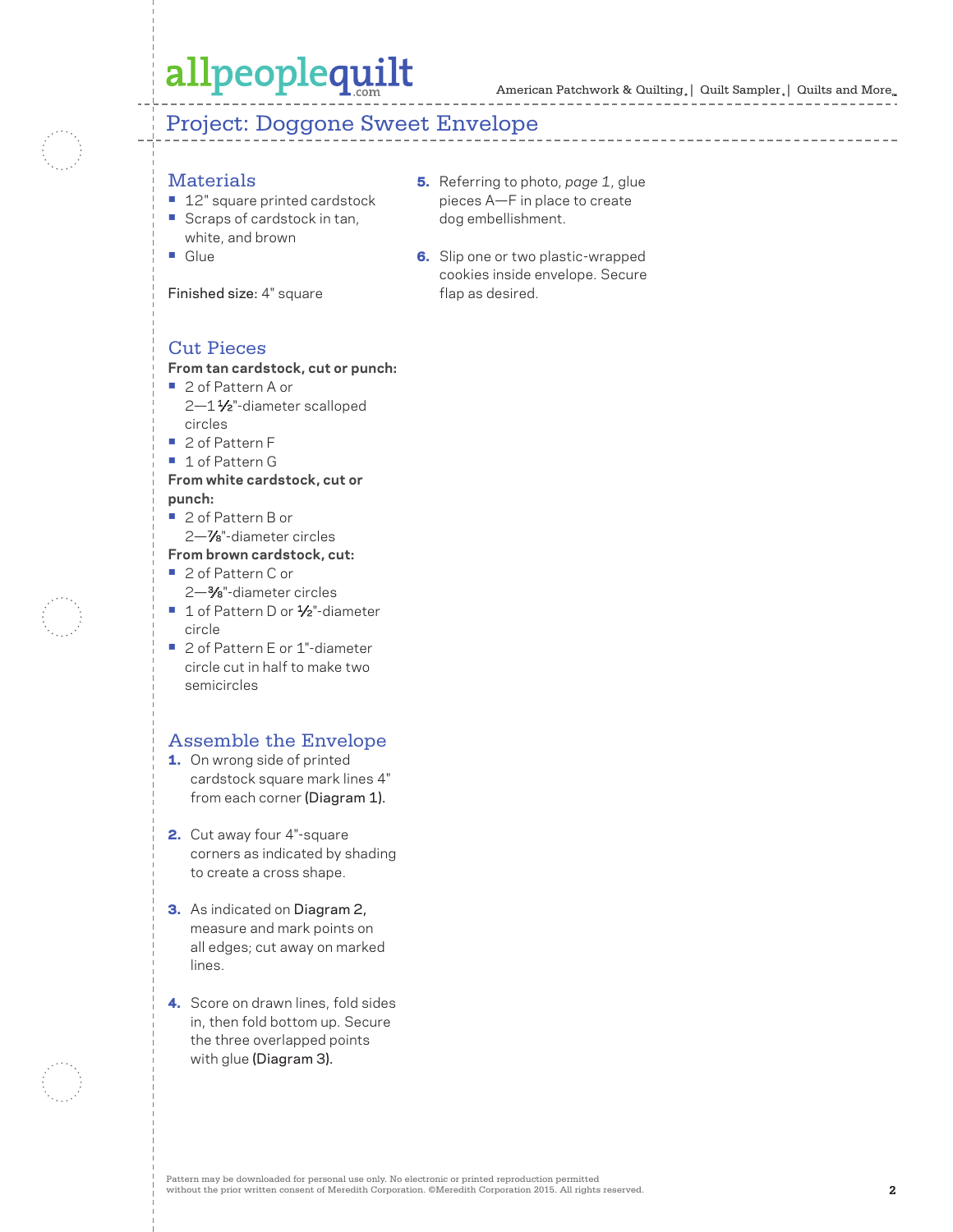---------------------

 $\bar{ }$  $-$ 

 $- - - - -$ 

### Project: Doggone Sweet Envelope